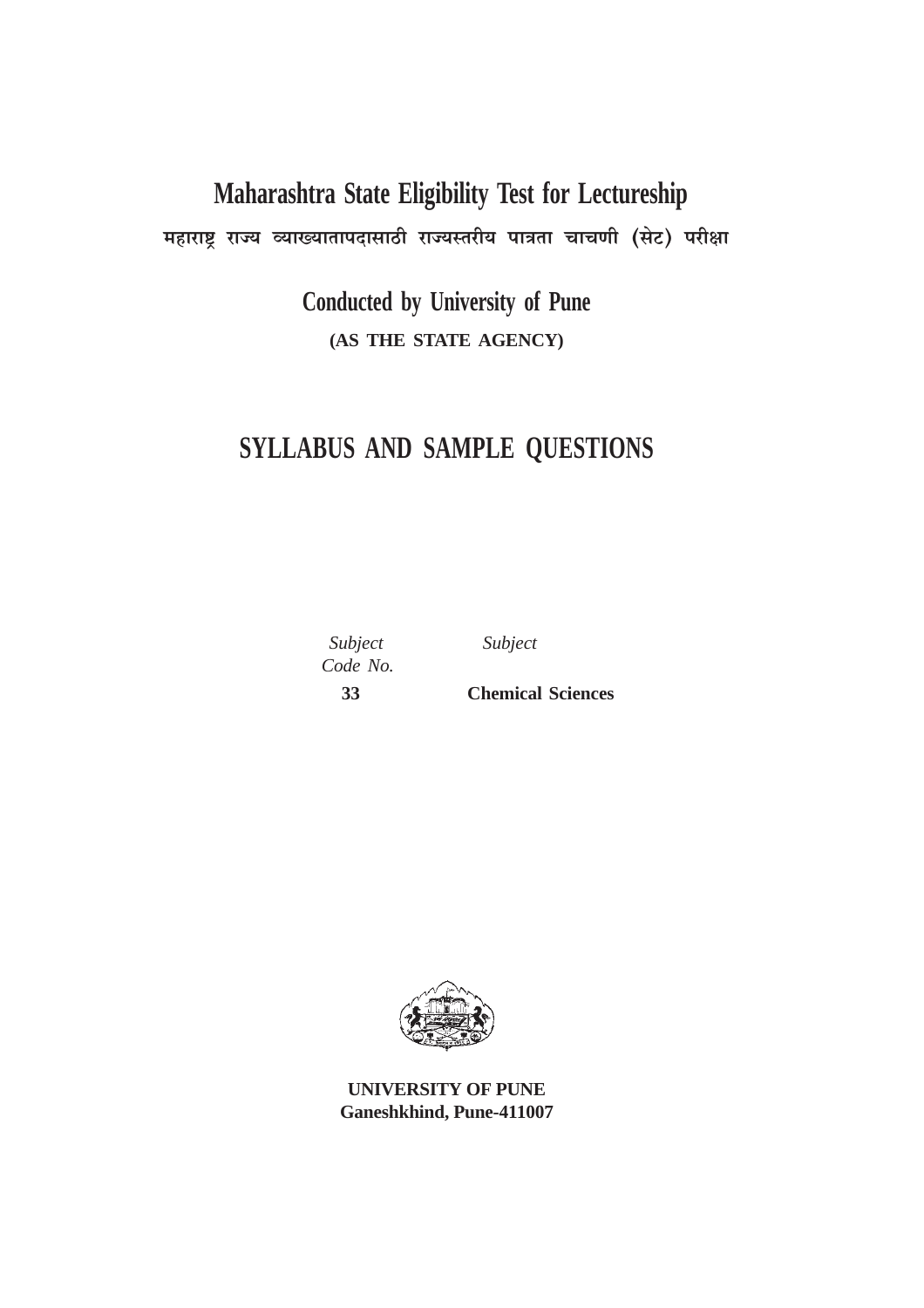### **[33] : CHEMICAL SCIENCES**

The syllabus consists of two papers, as follows :

Paper II and Paper III will be of 75 minutes and 2½ hours duration respectiveoy. Paper II will be of 100 marks and Paper III will be of 200 marks.

#### **PAPER II**

- 1. Structure and Bonding : Atomic orbitals, electronic configuration of atoms (L-S coupling) and the periodic properties of elements, ionic radii, ionization potential, electron affinity, electronegativity, concept of hybridization. Molecular orbitals and electronic configuration of homonuclear and heteronuclear diatomic molecules. Shapes of polyatomic molecules. VSEPR theory. Symmetry elements and point groups for simple molecules. Bond lengths, bond angles, bond order and bond energies. Resonance. Types of chemical bond (weak and strong). Intermolecular forces. Types of solids, lattice energy.
- 2. Acids and Bases : Bronsted and Lewis acids and bases. pH and pKa, acid-base concept in nonaqueous media, SHAB concept, Buffer solutions.
- 3. Redox Reactions : Oxidation numbers, Redox potentials, Electrochemical series, Redox indicators.
- 4. Introductory Energetics and Dynamics of Chemical Reactions : Law of conservation of energy. Energy and enthalpy of reactions. Entropy, free energy, relationship between free energy change and equilibrium. Rates of chemical reactions (first-and second-order reactions). Arrhenius equation and Concept of transition state. Mechanisms, including  $S_{N1}$  and  $S_{N2}$  reactions, electron transfer reactions, catalysis Colligative properties of solutions.
- 5. Aspects of s, p, d, f Block Elements : General characteristics of each block. Chemical principles involved in extraction and purification of common metals. Coordination chemistry, Structural aspects, isomerism, octahedral and tetrahedral crystal-field spliting of d-orbitals. CFSE, magnetism and colour of transition metal ions. Sandwich compounds metal carbonyls and metal clusters. Rare gas compounds, non-stoichiometric oxides. Radioactivity and transmutation of elements.
- 6. IUPAC Nomenclature of Simple Organic and Inorganic Compounds.
- 7. Concept of Chirality : Recognition of symmetry elements and chiral structures, R-S nomenclature, diastereoisomerism in acyclic and cyclic-systems, E-Z isomerism. Conformational analysis of simple cyclic (chair and boat cyclohexanes) and acyclic systems, Interconverison of Fischer, Newman and Sawhorse projections.
- 8. Common Organic Reactions and Mechanisms : Reactive intermediates. Formation and stability of carbonium ions, carbenes, nitrenes, radicals and arynes. Nucleophilic, electrophilic, radical substitution, addition and elimination reactions. Familiar name reactions : Aldol, Perkin, Stobbe,

set booklets\ chemical science\_SET syllabus (03-09)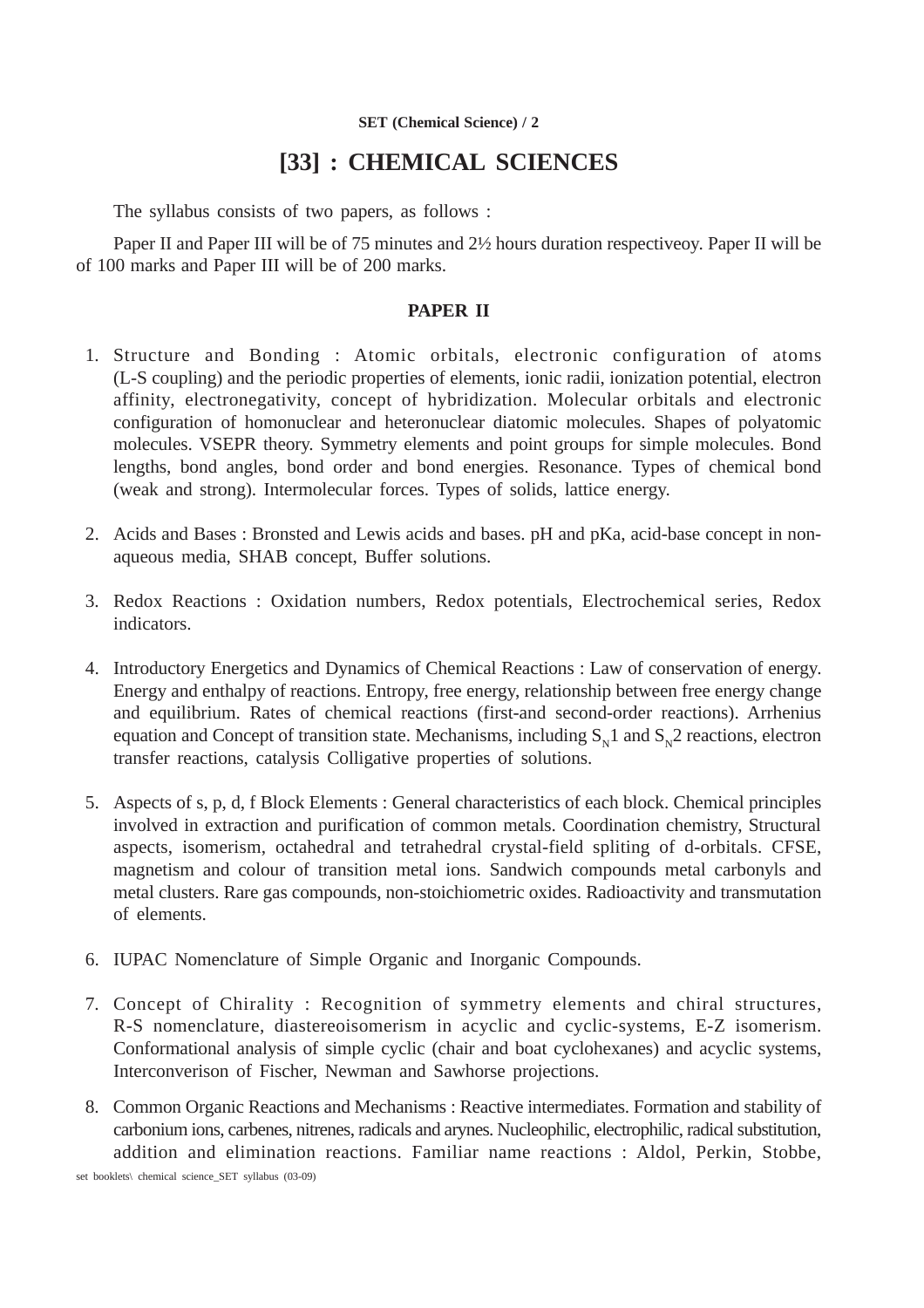Dieckmann condensations ; Hofmann, Schmidt, Lossen, Curtius, Beckmann and Fries rearrangements, Reimer-Tiemann, Reformatsky and Grignard reactions. Diels-Alder reaction, Claisen rearrangement, Friedel-Crafts reaction, Witting reaction. Routine functional group transformations and inter-convertions of simple functionalities. Hydroboration, Oppenauer oxidation, Clemmensen, Wolf-Kishner, Meerwein-Ponndorf Verley and Birch reductions.

- 9. Elementary principles and applications of electronic, vibrational, NMR, EPR, Mossbauer and mass spectral techniques to simple structural problems.
- 10. Data Analysis : Types of erros, propogation of errors, accuracy and precision, least-square analysis, average standard diviation.

### **PAPER III**

- 1. Quantum Chemistry, Planck's quantum theory, wave-particle duality, Uncertainty Principle, operators and commutation relations, postulates of quantum mechanics and Schrodinger equation, free particle, pastick in a box, degeneracy, harmonic oscillator, rigid rotator and the hydrogen atom. Angular momentum including spin coupling of angular momenta including spin-orbit coupling.
- 2. **The variation method and pertubation theory :** Application to the helium, atom, antisymmetry and Exclusion Principle, Slater determinantal wave functions. Term symobols and spectroscopic states.
- 3. **Born-Oppenheimer approximation, Hydrogen molecule ion :** LCAO-MO and VB treatments of the hydrogen molecule, electron density, forces and their role in chemical binding. Hybridisation and valence MO, of  $H_2O$ , NH<sub>3</sub> and CH<sub>4</sub>. Huckel pi-electron theory and its applications to ethylene, butadiene and benzene, idea of self-consistent fields.
- 4. **Group theoretical representations and quantum mechanics :** Vanishing of intergrals, spectroscopic selection rules for vibrational, electronic, vibronic and Raman spectroscopy. MO treatment of large molecules with symmetry.
- 5. **Spectroscopy :** Theoretical treatment of rotational, vibrational and electronic spectroscopy. Principles of magnetic resonance, Mossbauer and Photoelectron spectroscopy.
- 6. **Thermodynamics :** First law of thermodynamics, relation between  $C_p$  and  $C_v$ ; enthalpies of physical and chemical changes, temperature depednence of enthaplies. Second law of thermodynamics, entropy, Gibs-Helmholtz equation. Third law of thermodynamics and calculation of entropy.
- 7. **Chemical Equilibrium :** Free energy and entropy of mixing, partial molar quantities, Gibbs-Duhem equation. Equilibrium constant, temperature dependence of equilibrium constant, phase diagram of one and two-component systems, phase rule.

set booklets\ chemical science\_SET syllabus (03-09)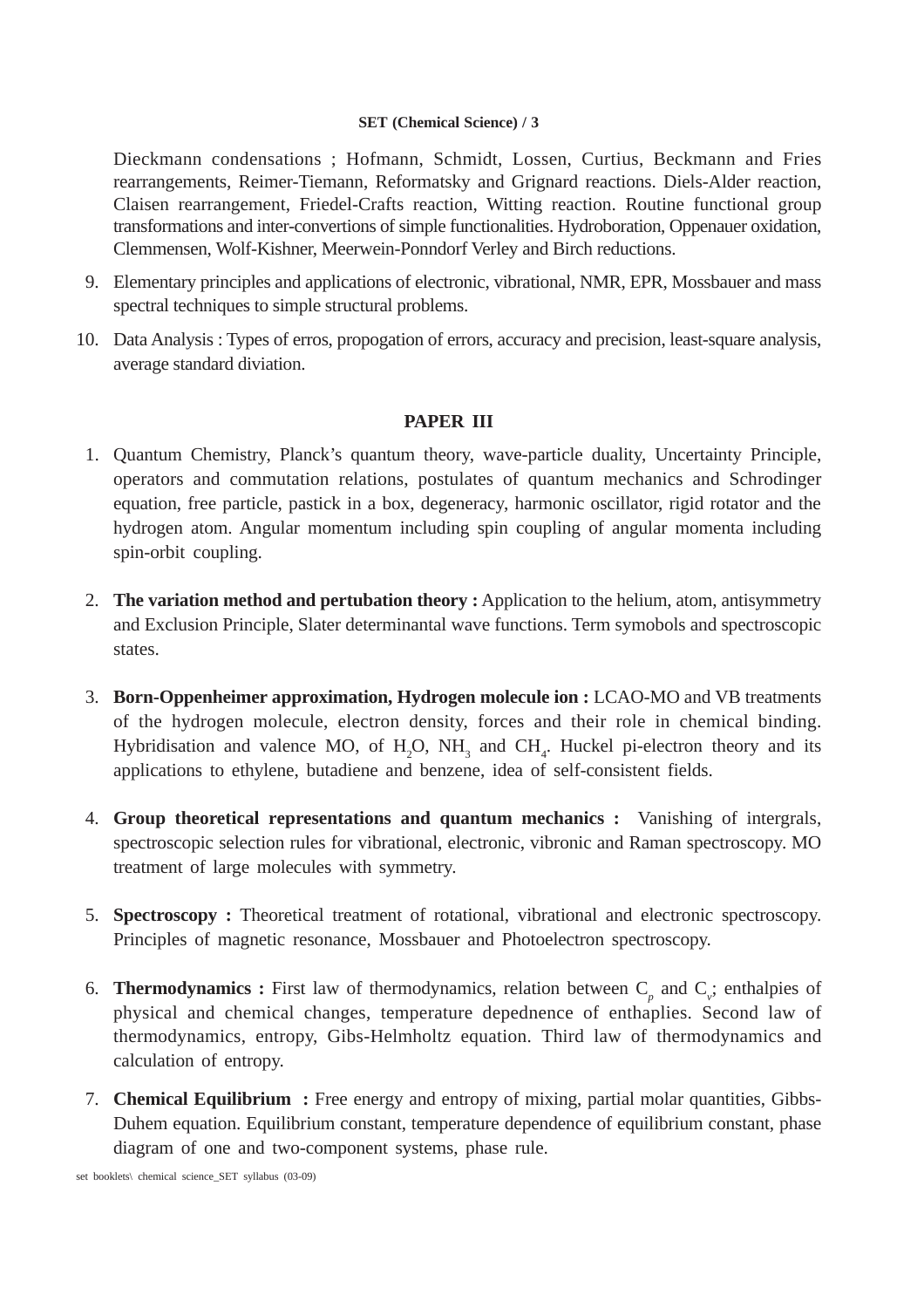- 8. **Ideal and Non-ideal Solutions :** Excess functions, activities, concept of hydration number, activities in electrolytic solutions, mean ionic activity coefficient. Debye-Huckel treatment of dilute electrolyte solutions.
- 9. **Equilibria in Electrochemical Cells :** Cell reactions, Nernst equation, application of cell EMF measurements.
- 10. **Surface Phenomena :** Surface tension, adsorption on solids, electrical phenomena at interfaces including electrokinetic micelles and reverse micelles; solutions. Applications of photoelectron spectroscopy, ESCA and Auger spectroscopy to the study of surfaces.
- 11. **Statistical Thermodynamic probability and entropy :** Maxwell-Boltzmann distribution of velocities, average, most probable and root-mean-square velocities. Maxwell-Boltzmann, Bose-Einstein and Fermi-Dirac statistics. Partition function, rotational, translational, vibrational and electronic partition functions for diatomic molecules, calculations of thermodynamic functions and equilibrium constants. Theories of specific heat for solids.
- 12. **Non-equilibrium Thermodynamics :** Postulates and methodologies, linear laws, Gibbs equation, Onsager reciprocal theory.
- 13. **Reaction Kinetics :** Methods of determining rate laws, Mechanisms of photo-chemical, chain and oscillatory reactions. Collision theory of reaction rates, steric factor, treatment of unimolecular reactions. Theory of absolute reaction rates, comparison of result with Eyring and Arrhenius equations, ionic reactions, salt effect. Homogeneous catalysis and Michaelis-Menten Kinetics; heterogeneous catalysis.
- 14. **Fast Reactions :** Study of kinetics by stop-flow technique, relaxation method, flash photolysis and magnetic resonance method.
- 15. **Macromolecules :** Number-average and weight-average molecular weights. Determination of molecular weights. Kinetics of polymerisation. Stereochemistry and mechanism of polymerisation.
- 16 **Solids :** Dislocations in solids, Schottky and Frenkel defects. Electrical properties. Insulators and semiconductors, band theory of solids, solid-state reactions.
- 17. **Nuclear Chemistry :** Radioactive decay and equilibrium. Nuclear reactions, Q value, crosssections, types of reactions. Chemical effects of nuclear transformations, fission and fusion, fission products and fission yields. Radioactive techniques, tracer techniques, neutron activation analysis, counting techniques such as G.M., ionization and proportional counters.
- 18. **Chemistry of Non-transition Elements :** General discussion on the properties of the nontransition elements, special features of individual elements, synthesis, properties and structure of their halides and oxides, polymorphism of carbon, phosphorus and sulphur. Synthesis, properties and structure of boranes, carboranes, borazines, silicates, carbides, silicones, phosphazenes, sulphur, oxyacids of nitrogen, phophorus, sulphur and halogens. Interhalogens, pseudohalides and noble gas compounds.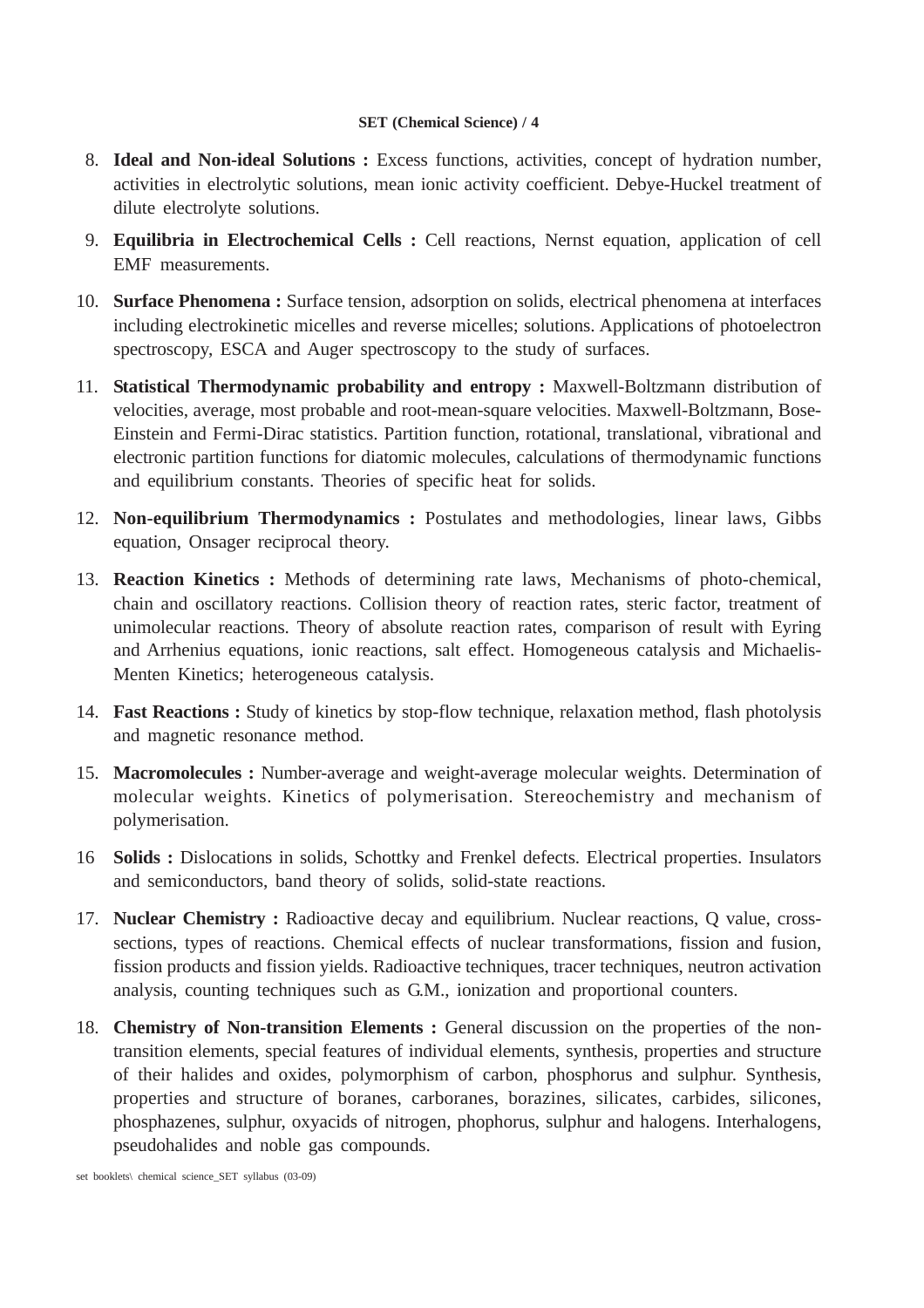- 19. **Chemistry of Transition Elements :** Coordination chemistry of transition metalions. Stability constants of complexes and their determination, stabilization of unusual oxidation states. Stereochemistry of coordination compounds. Ligand field theory, spliting of d-orbitals in low symmetry environments. Jahn-Teller effect, interpretation of electronic spectra including charge transfer spectra, spectrochemical series, nephelauxetic series. Dia-para-ferro and antiferromagentism, quenching of orbital angular moments, spin orbit coupling. Inorganic reaction mechanisms, substitution reactions, trans-effect and electron transfer reactions, photochemical reactions of chromium and ruthenium complexes. Fluxional molecules. Iso and heteropolyacids, metal clusters. Spin crossover in coordination compounds.
- 20. **Chemistry of Lanthanides and Acitindes :** Spectral and magnetic properties, use of lanthanide compounds as shift reagents.
- 21. **Organometallic Chemistry of Transition Elements :** Synthesis, structure and bonding, organometallic reagents in organic synthesis and in homogeneous catalytic reactions (hydrogenation, hydroformylationn, isomerisation and polymerisation), pi-metal complexes, activation of small molecules by coordination.
- 22. **Topics in Analytical Chemistry :** Adsorption, partition, exclusion, electrochromatography. Solvent extraction and ion exchange methods. Application of atomic and molecular absorption and emmision spectroscopy in quantitative analysis. Light scattering techniques including nephelometry and Raman spectroscopy. Electroanalytical techniques, voltametry, cyclic voltametry, polarography, amperometry, coulometry and conductometry. Ion-selective electrodes. Anodic stripping voltametry, TGA, DTA, DSC and on-line analysers.
- 23. **Bioiorganic Chemistry :** Molecular mechanism of ion transport across membranes, ionophores. Photosynthesis-PS-I, PS-II, nitrogen fixation, oxygen uptake proteins, cytochromes and ferrodoxions.
- 24. **Aromaticity :** Huckel's rule and concept of aromaticity : annulenes and heteroannulenes, fullerenes.  $(C_{60})$
- 25. **Stereochemistry and Conformational Analysis :** Newer methods of assymetric synthesis (including enzymatic and catalytic nexus), enantio-and diastereo selective synthesis. Effects of conformation on reactivity in acylic compounds and cyclohexanes.
- 26. **Selective Organic Name Reactions :** Favorskii reaction, Strok enamine reaction, Michael addition, Mannich reaction, Sharpless asymmetric expoxidation, ene reaction, Barton reaction, Hofmann Loffler-Freytag reaction, Shapiro reaction, Baeyer-Villiger reaction, Chichibabin reaction.
- 27. **Mechanisms of Organic Reactions :** Labelling and kinetic isotope effects, Hamett equation, σ–δ (sigma-rho) relationship, non-classical carbonium ions, neighbouring group participation.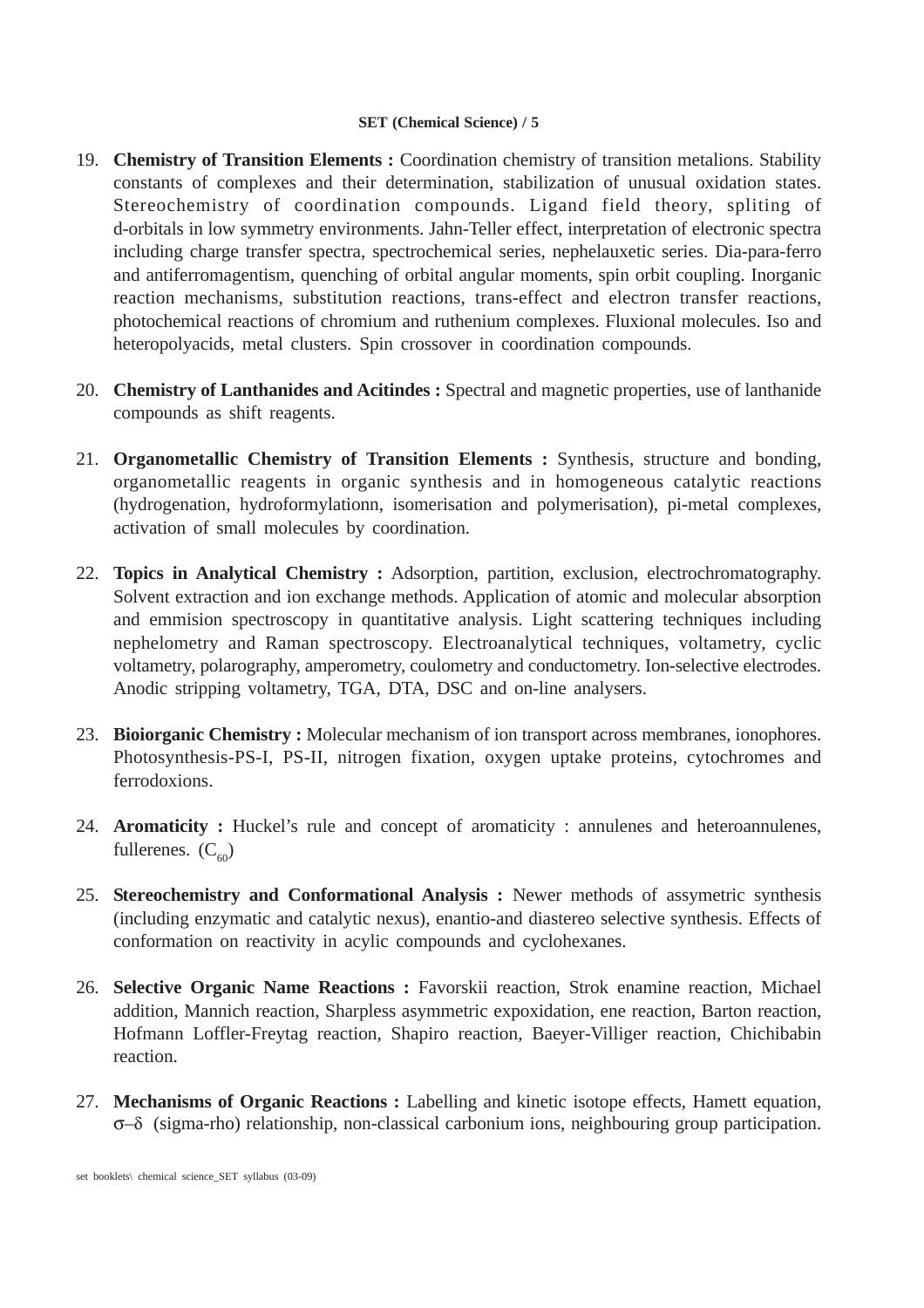- 28. **Pericyclic Reactions :** Selection rules and stereochemistry of electrocyclic reactions, cycloaddition and sigmatrophic shifts, Sommelet-Hauser, Cope and Claisen rearrangements.
- 29. **Heterocycles :** Synthesis and reactivity of furan, thiophene, pyrrole, pyridine, quinoline, isoquinoline and indole. Skraup synthesis, Fischer indole synthesis.
- 30. **Reagents in Organic Synthesis :** Use of following reagents in organic synthesis and fuctinal group transformations-Complex metal hydride. Gilman's reagent, lithium, dimethylcuprate, lithim, disopropylamide (LDA) dicyclohexylcarbodimide, 1, 3-dithiane (reactivity umpolung). Trimethy, silyl iodide, tri-n-butyltin hydride, Woodward and Prevost hydroxylation, osmium tetraoxide, DDQ, selenium dioxide, phase transfer catalysts, crown ethers and Merrifield resin. Peterson's synthesis, Wilkinson's catalyst, Baker's yeast.
- 31. **Chemistry of Natural Products :** Familiarity with methods of structure elucidation and biosynthesis of alkaloids, terpenoids, steroids, carbohydrates and proteins, Conformations of proteins and nucleic acids.
- 32. **Bioorganic Chemistry :** Elementary structure and function of biopolymers such as proteins and nucleic acids, Genetic code, Mechanism of enzyme action.
- 33. **Photochemistry :** Principles of energy transfer, cis-trans isomerization, Paterno-Buchi reaction, Norrish Type I and II reactions, photoreduction of ketones, di-pi-methane rearrangement, photochemistry of arenes.
- 34. **Spectroscopy :** Combined applications of mass, UV-VIS, IR and NMR spectroscopy for structural elucidation of compounds.

#### SAMPLE QUESTIONS

#### **PAPER II**

1. The total number of permitted electrons in a 4f orbital is

| $(A)$ 10,                                           | $(B)$ 6, |        |
|-----------------------------------------------------|----------|--------|
| $(C)$ 14,                                           | $(D)$ 2. | Ans. C |
| 2. Which one of the following is a molecular solid? |          |        |

- (A) NaCl, (B) Phosphorus, (C) Diamond, (D) Iron. Ans. B
- 3. Thr chiral molecules among the following are
	- ( i ) 1, 1-Dimethylcyclopropane.
	- ( ii) cis-1, 2-dimethylcyclopropane.
	- (iii) trans-1, 2-dimethylcyclopropane.
	- $(A)$  All three,  $(B)$  (ii) and (iii),  $(C)$  only (ii),  $(D)$  only (iii). Ans. D